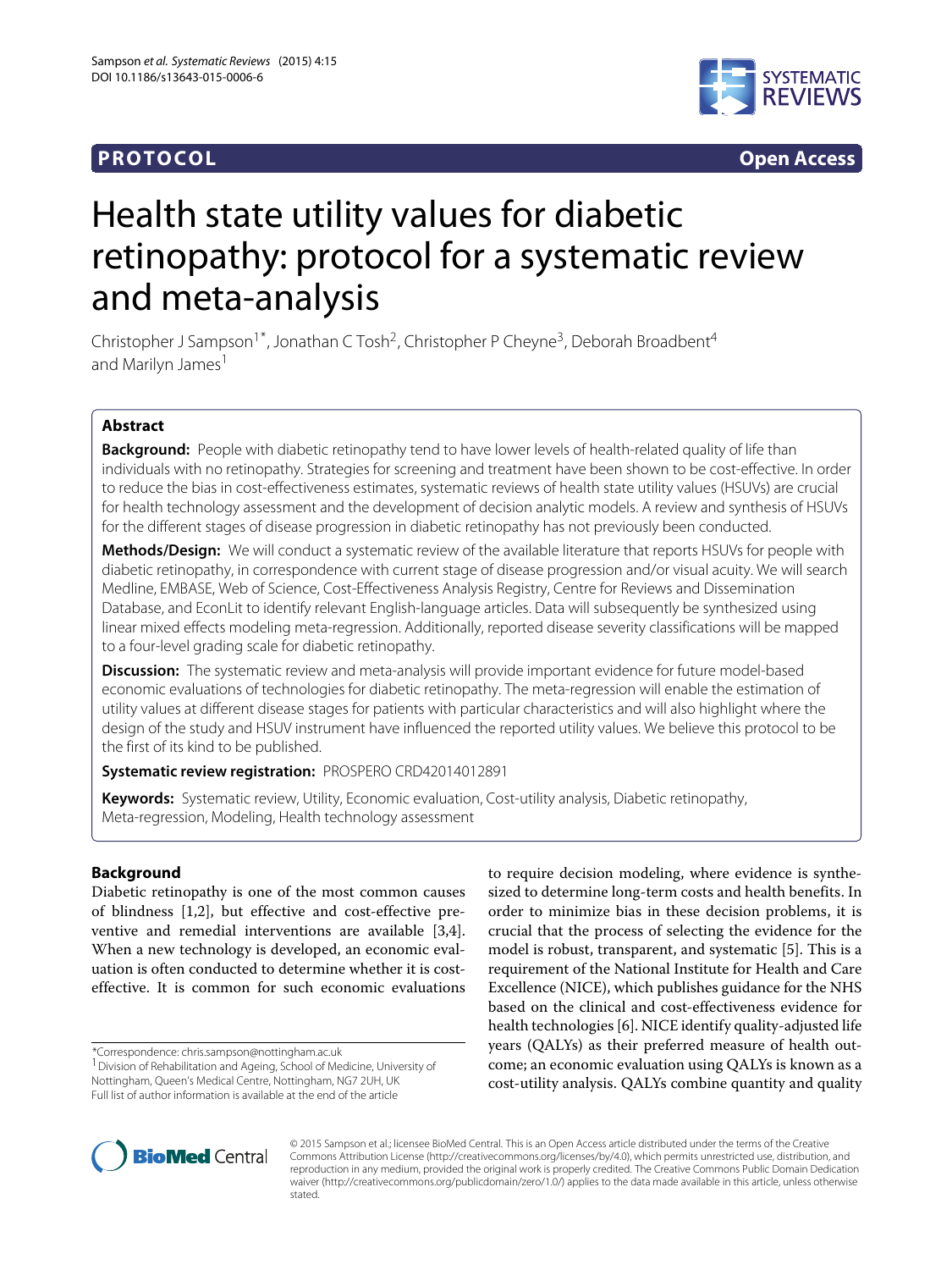of life, and the quality aspect is captured using health state utility values (HSUVs). HSUVs are generally measured on a scale anchored at 1 and 0, where 1 corresponds to 'full health' and 0 represents a health state of equivalent value to being dead.

It has been identified that many submissions to NICE do not satisfy their requirements with regard to the transparent and systematic selection of HSUVs [\[7\]](#page-4-6). A growing number of systematic reviews are being carried out to inform better selection of HSUVs [\[8](#page-4-7)[-28\]](#page-5-0), with some synthesizing the data using meta-analysis [\[9](#page-5-1)[-12,](#page-5-2)[14,](#page-5-3)[15,](#page-5-4)[17,](#page-5-5)[18,](#page-5-6)[22,](#page-5-7)[24](#page-5-8)[-26\]](#page-5-9). Such an approach is increasingly being seen as an important step in the process of a model-based economic evaluation [\[29\]](#page-5-10).

In modeling studies of diabetic retinopathy, some researchers choose HSUVs based on estimated visual acuity levels, rather than on the disease state itself [\[28,](#page-5-0)[30\]](#page-5-11). It is unclear whether or not the effect of visual acuity on HSUVs is consistent across different visual disorders [\[31\]](#page-5-12). Any given level of visual acuity may be associated with different levels of health-related quality of life because of the diverse impacts of disease on vision; whether the effect is on central or peripheral vision may be of greater import, for example. Therefore, such an approach is unlikely to be valid in accurately estimating the impact of an intervention on health-related quality of life. For diabetic retinopathy, treatment pathways are usually defined by severity of disease, rather than visual acuity. As such, most modeling studies differentiate between health states based on this and therefore need appropriate HSUVs for these disease states.

Disease progression in diabetic retinopathy (DR) is classified in a number of ways. Often these classifications relate to whether the disease is proliferative (PDR) or non-proliferative (NPDR). In the USA, the most common classification system has five or six levels (no DR/mild NPDR/moderate NPDR/severe NPDR/PDR/PDR with high-risk characteristics), as proposed by the American Academy of Ophthalmology [\[32\]](#page-5-13). The NHS Diabetic Eye Screening Programme (NDESP) in the UK uses four levels (no DR/background DR/pre-proliferative DR/PDR) [\[33\]](#page-5-14). The Early Treatment Diabetic Retinopathy Study used a more detailed grading system [\[34\]](#page-5-15). It is also possible to classify disease based on outcome or management pathways; the Liverpool Diabetic Eye Study, for example, uses seven levels relating to screening, referral and treatment [\[35\]](#page-5-16). Other systems include the Scottish Diabetic Retinopathy Grading Scheme, the Royal College of Ophthalmologists grading system and feature-specific grading.

We will carry out a systematic review and meta-analysis in order to identify whether or not individuals with different levels of diabetic retinopathy have different HSUVs and, if they do, what these levels are. Although our focus is upon HSUVs associated with specific stages of disease progression in DR, we will also review HSUVs associated with visual function in people with DR. A meta-analysis will be carried out to enable modelers to estimate the most appropriate HSUVs with which to populate their models. The primary purpose of this review will be to inform the development of a decision model to evaluate alternative strategies in screening for diabetic retinopathy in a general population of people with diabetes. However, the study is designed such that it can inform future model-based evaluations of any intervention for diabetic retinopathy. The study as such has a number of aims:

- 1. To provide a narrative overview of published studies reporting HSUVs for diabetic retinopathy.
- 2. To derive pooled estimates for HSUVs that correspond to disease states based on the most commonly used disease classification systems.
- 3. To quantify the effects on reported HSUVs of variation in study design.
- 4. To map reported values to a consistent grading scale for use in a modeling study.

#### **Methods/Design**

Guidelines such as the PRISMA statement [\[36\]](#page-5-17) are not wholly applicable to the review, though we have developed our methods in line with published recommendations [\[37-](#page-5-18)[41\]](#page-5-19) where appropriate. The Patient, Intervention, Comparison, Outcome (PICO) question is not usually applicable to reviews of health state utility values [\[29\]](#page-5-10). For example, this review should not focus on a specific intervention or comparison. Furthermore, it is also necessary to define additional requirements; for example, it is important to define which HSUV elicitation methods will be included. This protocol is registered with Prospective Register of Systematic Reviews (PROSPERO; registration number: CRD42014012891). Our analysis will not require approval from an ethics committee or written informed consent because it relies entirely on published samplelevel data.

#### **Search strategy**

Our search will be necessarily broad due to inconsistency in the nature and reporting of studies that include HSUVs. Databases for searching will include Medline, EMBASE, Web of Science, Cost-Effectiveness Analysis Registry, Centre for Reviews and Dissemination Database, and EconLit. Specific pre-defined thesaurus terms for HSUVs do not exist, though broader terms may apply. Our search will use general, instrument-specific and methodspecific terms, which will be combined with terms for diabetic retinopathy. Diabetic retinopathy is a term which is used to describe progressive retinal changes (for example no DR/background DR/preproliferative DR/PDR) but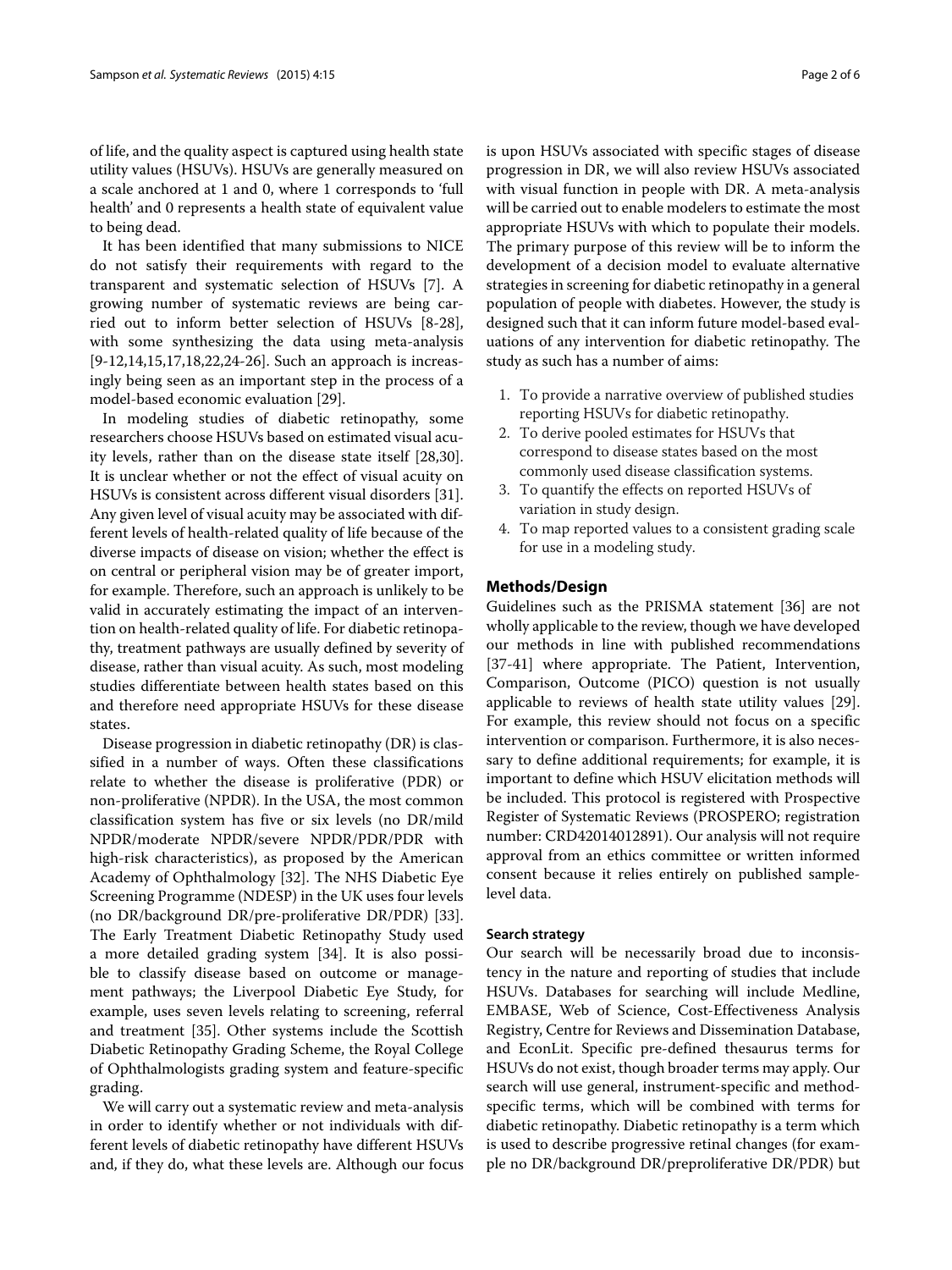is also used broadly to cover diabetic retinopathy and maculopathy. We will include studies that report HSUVs for maculopathy. Given that HSUVs are often reported as secondary outcomes, it is likely that they will not be mentioned in titles or abstracts. As such it will be necessary to carry out full text searches. Additional file [1](#page-4-8) outlines the search terms we will use. No date or language restrictions will be applied to the electronic searches. We will subsequently carry out citation searches and author searches based on the identified papers. Colleagues will be asked to comment on the completeness of the final list of studies. We will additionally carry out a search for grey literature using our specified terms on a number of specific tools: SHERPA Search [\[42\]](#page-5-20), Research Papers in Economics [\[43\]](#page-5-21), and Open Grey [\[44\]](#page-5-22).

# **Study eligibility**

#### *Inclusion criteria*

Studies of any design will be included, and it is expected that all will be categorized as either clinical decision analyses or outcomes studies. Clinical decision analysis studies will include randomized controlled trials and economic evaluations, while outcomes studies are those designed specifically to elicit HSUVs.

Studies must use a recognized method of direct (for example, standard gamble or time tradeoff) or indirect (for example, EQ-5D or Health Utilities Index) utility assessment. HSUVs from visual analog scales, mapping algorithms, and expert opinion will also be included. The language of publication must be English.

All types of publication (both full publications and abstracts) will be included. The population will be people with diabetic retinopathy or those attending screening for diabetic retinopathy. There are no inclusion criteria relating to specific interventions or technologies. The comparator element of the PICO statement does not apply. The studies must report either mean or median HSUVs and these must relate either to visual function or disease states specific to diabetic retinopathy. Such disease states are likely to be based on the grading systems described above, though studies adopting other retinopathy grading systems will be included.

# *Exclusion criteria*

We will exclude editorials, reviews, and meta-analyses that do not report original data. Studies that report data from health state classification systems but do not estimate HSUVs will be excluded.

#### **Data collection**

#### *Study selection*

The first reviewer (CJS) will assess studies for retrieval based on titles and abstracts. The second reviewer (JCT) will check the validity of exclusions. Any disagreements will be resolved by discussion. It is likely that many titles and abstracts will not mention HSUVs, despite their inclusion. Indeed, it has been reported that rejecting studies based on title and abstract can result in lost citations when reviewing HSUVs [\[37\]](#page-5-18). Articles will be rejected based on the title and abstract only if it is clear that the study could not have recorded the necessary data for inclusion. Full texts will be retrieved for studies not rejected at abstract screening. These will be assessed by the first reviewer for satisfaction of the inclusion and exclusion criteria. Reasons for exclusion will be recorded, and the second reviewer will check the validity of exclusions. The number of records identified, retrieved, screened, assessed, included, and excluded in the review, and reasons for exclusions, will be summarized in a PRISMA flow diagram [\[36\]](#page-5-17).

## *Data extraction and management*

Data will be extracted by the first reviewer (CJS) using the electronic data extraction form shown in Additional file [2,](#page-4-9) and automatically recorded in a spreadsheet. A separate form will be completed for each reported HSUV as studies may include different subpopulations; for example, from different countries. Extracted data will subsequently be crosschecked by the second reviewer (JCT). Any disagreements will be resolved by discussion until consensus is reached. Based on previous reviews of HSUVs (cited above), we will record the following for each study: first author, publication year, study title, publication name, study design, interventions/comparators, sample size, and the number of separate HSUVs reported in the paper. For each reported HSUV, we will record point estimate type (mean/median), reported HSUV, measure of variance type (standard deviation/variance), reported variance statistic, retinopathy state, maculopathy state, grading system used, visual function measurement method, visual acuity/function level, sample size, country, age range, other sample specifics, valuation method, valuation source, value set country, upper anchor, lower anchor, administration method, study arm, and treatment status. Where data are reported for individuals without retinopathy - for example, for those attending screening - these data will also be recorded. The data extraction form has been successfully piloted on three pre-identified studies. Where necessary data for analysis are missing, we will attempt contact with the corresponding author.

#### *Quality and relevance assessment*

Standard means of assessing quality in systematic reviews are not appropriate for reviews of HSUVs, as they may be at odds with the quality of the evidence reported. For example, though randomized controlled trial data may be the 'gold standard' for capturing treatment effects, such a study design may be inferior when eliciting HSUVs due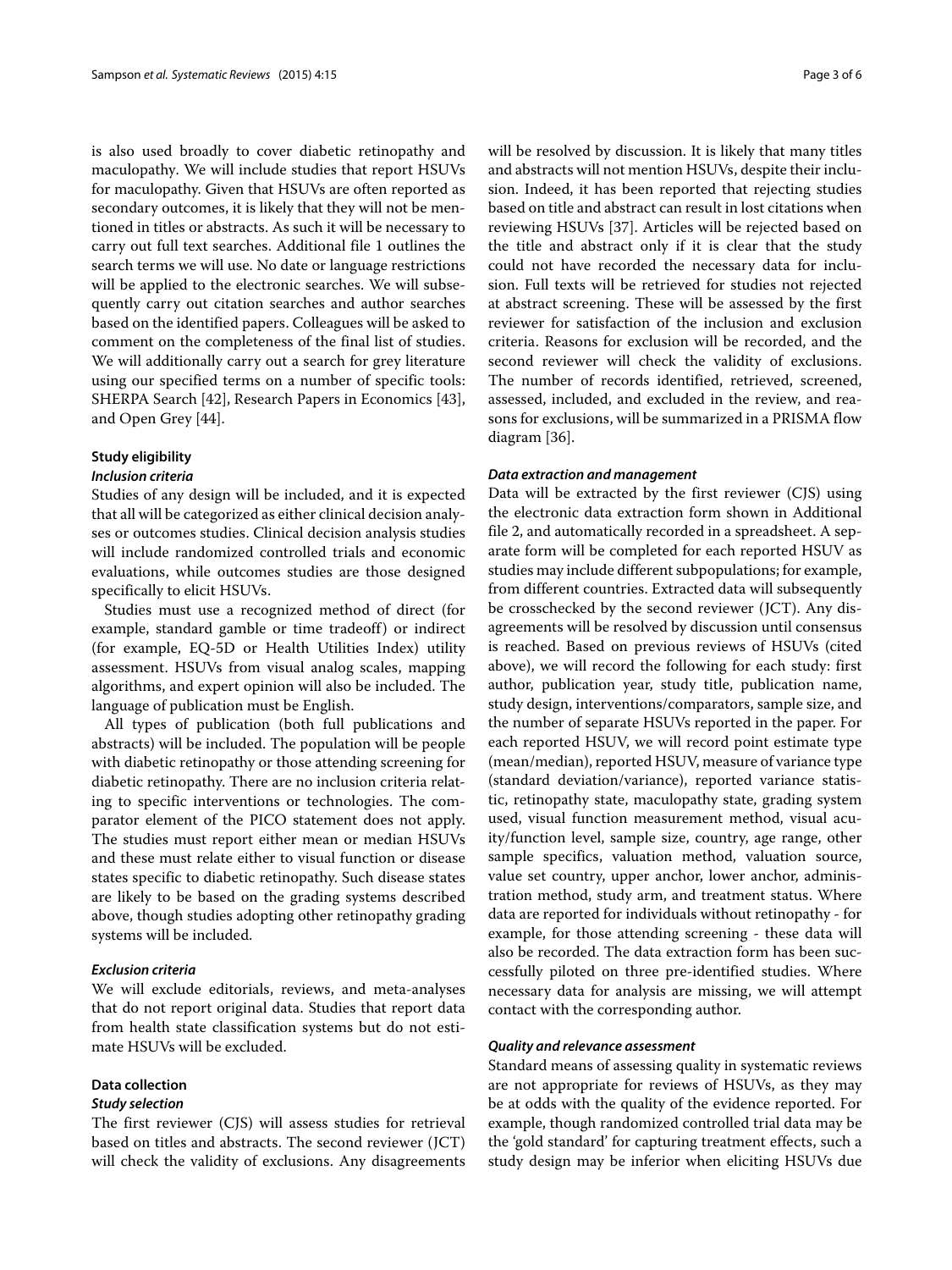to low external validity or lack of relevance. There is limited guidance for assessing the quality of studies reporting HSUVs. We use the hierarchy of data sources presented by Cooper and colleagues [\[45\]](#page-5-23) to rank studies from 1 to 6, as shown in Table [1.](#page-3-0) In order to enable researchers to judge the quality of the study, our data extraction form will additionally record as follows: study sample size, inclusion/exclusion criteria, response rates, loss to follow-up, missing data, and the Cooper rank.

The relevance of studies to particular research questions may be more important than quality. For example, the extent to which a study's results can be used to satisfy the NICE reference case may be crucial. Furthermore, the determinants of relevance may differ for future users of the review. Our data extraction form will record information that will enable users of the review to judge the relevance of the reported HSUV, namely information on interventions/comparators, inclusion/exclusion criteria, country, age range, other sample specifics, valuation method, and valuation source. There is currently no accepted generalizable method for assessing the relevance of HSUVs for a particular study. As such, these data will be summarized qualitatively.

#### **Data synthesis and presentation**

All HSUVs and the characteristics of their associated studies will be tabulated. No qualitative synthesis of the data

# <span id="page-3-0"></span>**Table 1 Cooper rank for utilities (reproduced from Cooper et al. [\[45\]](#page-5-23))**

**Rank Data components** 1 Direct utility assessment for the specific study from a sample either: (a) of the general population (b) with knowledge of the disease(s) of interest (c) of patients with the disease(s) of interest Indirect utility assessment from specific study from patient sample with disease(s) of interest, using a tool validated for the patient population 2 Indirect utility assessment from a patient sample with disease(s) of interest, using tool not validated for the patient population 3 Direct utility assessment from a previous study from a sample either (a) of the general population (b) with knowledge of the disease(s) of interest (c) of patients with the disease(s) of interest Indirect utility assessment from previous study from patient sample with disease(s) of interest, using a tool validated for the patient population 4 Unsourced utility data from previous study - method of elicitation unknown

- 5 Patient preference values obtained from a visual analog scale
- 6 Delphi panels, expert opinion

will be carried out. Saramago et al. identify that quantitative synthesis of aggregate preference-based HSUVs is limited by i) between-study heterogeneity in instruments used, ii) the value set used to quantify utilities, and iii) the models used to approximate scores for health states [\[39\]](#page-5-24). Furthermore, a previous review, which reviewed HSUVs associated with different visual acuity levels in diabetic retinopathy, found variation in the methods of elicitation [\[28\]](#page-5-0). It is important to measure the effect of these methodological differences on HSUV estimates, and meta-regression is the best way of doing this. Our prior knowledge of the literature suggests that our review will provide sufficient data to carry out an analysis of this kind. A meta-regression model will enable us to predict an expected HSUV for any given set of study characteristics.

For the most commonly used retinopathy grading systems, HSUVs will be pooled, with observations weighted by the inverse of the variance of the mean HSUV, such that:

$$
Y_i = y_i \left(\frac{n_i}{\sigma_i^2}\right),\tag{1}
$$

where  $y_i$  is the observed average HSUV and  $Y_i$  the weighted average when  $n_i$  is the number of respondents and  $\sigma_i^2$  the observed variance of  $y_i$ . In order to address the limitations of HSUV synthesis previously identified [\[39\]](#page-5-24), we will use linear mixed-effects modeling to account for fixed and random effects associated with betweenstudy heterogeneity. This methodology is consistent with previous studies [\[9](#page-5-1)[,24\]](#page-5-8). The model will allow for random variation on three levels: i) variation between mean HSUVs across studies, ii) variation between mean HSUVs across groups of individuals within studies, and iii) error variation. Studies will report multiple HSUVs, so the meta-regression will adopt a hierarchical approach such that:

$$
Y_{ijk} = \beta_0 + \sum_h \beta_h x_{hijk} + v_i + u_{ij} + \varepsilon_{ijk}, \qquad (2)
$$

where *Yijk* is the weighted mean of the *k*th HSUV of the *j*th group being estimated for study  $i$ ,  $x_{ijk}$  are the variables used to explain the between study heterogeneity,  $v_i$  is the random effects term of study  $i$ ,  $u_{ij}$  is the random effects term for the *j*th group of study *i*, and  $\varepsilon_{ijk}$  is the random error term with fixed variance to be estimated.

Predictor variables will be generated to include retinopathy state, maculopathy state, publication year, study design, country, valuation method, valuation source, and administration method. We will explore the inclusion of other covariates and will use a stepwise procedure of model selection in order to reduce the likelihood of errors. We will test for heteroscedasticity associated with the inclusion of particular predictor variables. Covariates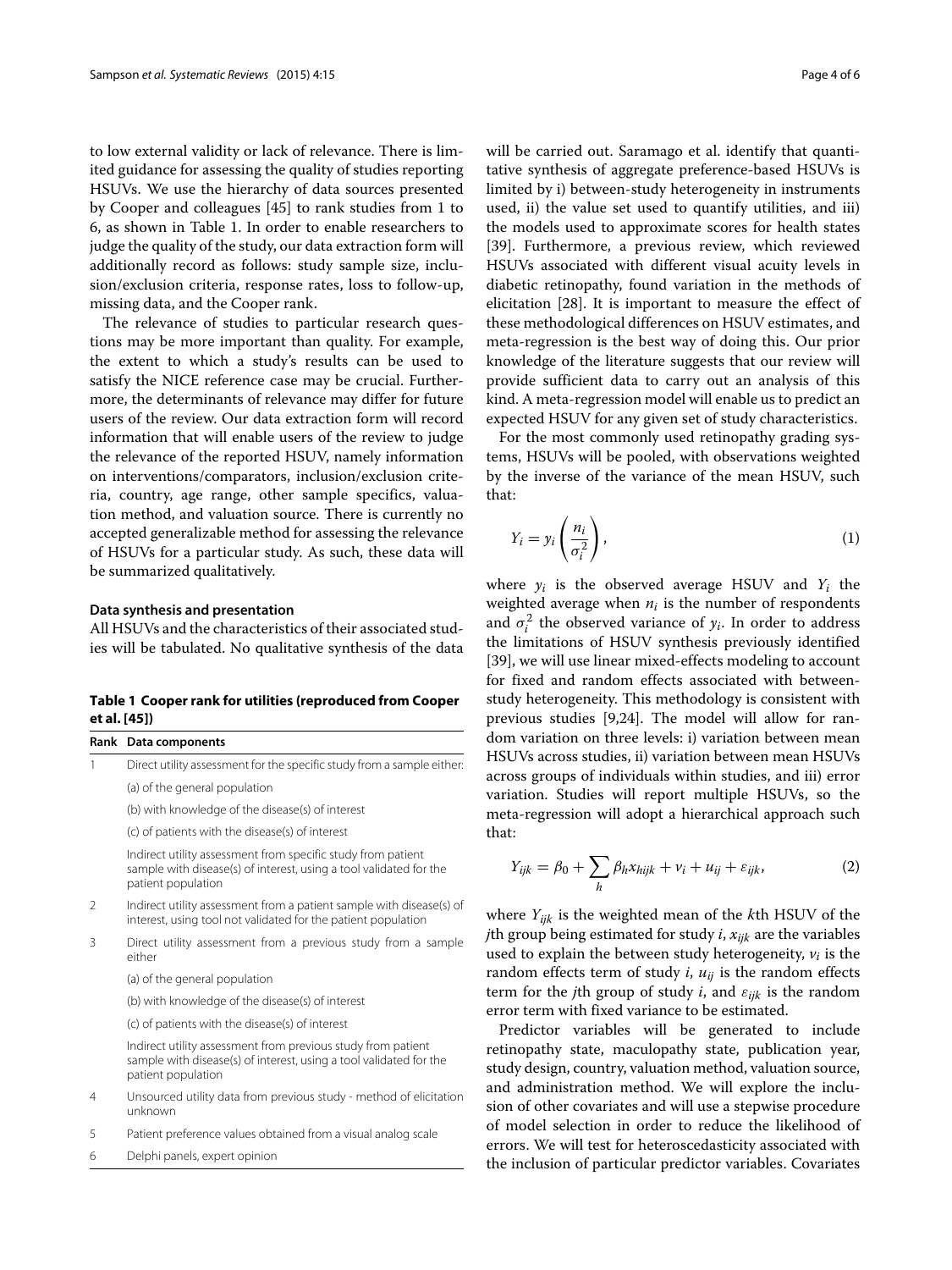will only be included where the existing evidence suggests that an association with the HSUV outcome might exist. We will estimate variance inflation factors to test for collinearity, and any strongly correlated variables will be removed or collapsed if possible. Selection of variables to be included in  $x_{ijk}$  in the final model will be informed by Akaike's information criterion. The base case will - as far as possible - match the NICE reference case (that is, use EQ-5D values) [\[6\]](#page-4-5). If a study does not have sufficient data for inclusion in the model, the data will be assumed missing at random and the study will be dropped from the model. We will only carry out our proposed modeling work if the data retrieved from the review are sufficient.

Additionally, we will attempt to map values to a disease state classification with four levels of retinopathy and two levels of maculopathy. The mapped value for each HSUV will be recorded using the data extraction sheet and the mapping of the states will subsequently be agreed with a clinician (DB). We will use the same regression methods described above to pool values based on these classifications. We will estimate the intraclass correlation coefficient associated with studies classified in this way when no moderators are included, in order to quantify the heterogeneity associated with such an approach. Publication bias should not be of concern in a review of HSUVs, as they are usually used as a secondary outcome and therefore do not influence the likelihood of publication.

#### **Discussion**

It is common for modeling studies to use utility values from a single study deemed to be most relevant. Guidelines state that the choice of utility values should be transparent and systematic. However, systematic reviews are not common practice and this may result in biased estimates of cost-effectiveness. By reporting all available HSUVs alongside study characteristics, modelers will be able to select the most appropriate value. Furthermore, the results of the meta-regression will enable the estimation of HSUVs based on specific criteria; for example those that match the NICE reference case.

We will compare and contrast our findings with previously published reviews of HSUVs for diabetic retinopathy. We will discuss the strengths and limitations and highlight any apparent gaps in the identified evidence. We will also identify the strengths and limitations of our review and make suggestions for future research.

This protocol is the first of its kind to be published, and the first to be registered prospectively. By creating a public record of the intended review process it is possible to maintain transparency in the process of selecting parameters to be used in decision analytic models of health technologies. We hope that this approach will become standard practice as part of the modeling process.

#### **Additional files**

<span id="page-4-8"></span>**[Additional file 1:](http://www.biomedcentral.com/content/supplementary/s13643-015-0006-6-s1.pdf) Appendix A: search terms.** This document sets out the search terms that we will use.

<span id="page-4-9"></span>**[Additional file 2:](http://www.biomedcentral.com/content/supplementary/s13643-015-0006-6-s2.pdf) Appendix B: data extraction form.** This document provides a screenshot of the electronic data extraction form that we will use.

#### **Abbreviations**

DR: Diabetic retinopathy; HSUV: Health state utility value; NDESP: NHS Diabetic Eye Screening Programme; NHS: National Health Service (England); NICE: National Institute for Health and Care Excellence; NPDR: Non-proliferative diabetic retinopathy; PDR: Proliferative diabetic retinopathy; PRISMA: Preferred reporting items for systematic reviews and meta-analyses; QALY: Quality-adjusted life year.

#### **Competing interests**

The authors declare that they have no competing interests.

#### **Authors' contributions**

CJS conceived the study, developed the methodology, and led the write-up. JCT refined the review methodology and revised the manuscript. CPC contributed to the design of the statistical methods and revised the manuscript. DB helped determine the scope of the review, refined the search strategy, and revised the manuscript. MJ helped to design the study and revised the manuscript. All authors read and approved the final version of the manuscript.

#### **Acknowledgements**

This article represents independent research funded by the National Institute for Health Research (NIHR) under the Programme Grants for Applied Research programme (RP-PG-1210-12016). The views expressed are those of the authors and not necessarily those of the NHS, the NIHR, or the Department of Health.

#### **Author details**

<sup>1</sup> Division of Rehabilitation and Ageing, School of Medicine, University of Nottingham, Queen's Medical Centre, Nottingham, NG7 2UH, UK. <sup>2</sup> School of Health and Related Research, University of Sheffield, Regent Court, Sheffield, S1 4DA, UK.<sup>3</sup> Department of Biostatistics, University of Liverpool, Daulby Street, Liverpool, L69 3GA, UK. 4Department of Eye and Vision Science, Royal Liverpool University Hospital, Prescot Street, Liverpool, L7 8XP, UK.

#### Received: 16 October 2014 Accepted: 22 January 2015 Published online: 21 February 2015

#### **References**

- <span id="page-4-0"></span>1. Congdon N, O'Colmain B, Klaver CCW, Klein R, Muñoz B, Friedman DS, et al. Causes and prevalence of visual impairment among adults in the United States. Arch Ophthalmology. 2004;122(4):477–85.
- <span id="page-4-1"></span>2. Bunce C. Wormald R. Leading causes of certification for blindness and partial sight in England & Wales. BMC Public Health. 2006;6:58.
- <span id="page-4-2"></span>3. Mohamed Q, Gillies MC, Wong TY. Management of diabetic retinopathy: a systematic review. JAMA. 2007;298(8):902–16.
- <span id="page-4-3"></span>4. Li R, Zhang P, Barker LE, Chowdhury FM, Zhang X. Cost-effectiveness of interventions to prevent and control diabetes mellitus: a systematic review. Diabetes care. 2010;33(8):1872–94.
- <span id="page-4-4"></span>Kaltenthaler E, Tappenden P, Paisley S, Squires H. NICE DSU Technical Support Document 13: Indentifying and reviewing evidence to inform the conceptualisation and population of cost-effectiveness models. Tech. rep. 2011.
- <span id="page-4-5"></span>6. National Institute for Health and Clinical Excellence. Guide to the methods of technology appraisal. Tech. rep. National Institute for Health and Clinical Excellence. 2008.
- <span id="page-4-6"></span>Tosh JC, Longworth LJ, George E. Utility values in National Institute for Health and Clinical Excellence (NICE) Technology Appraisals. Value in Health: J Int Soc Pharmacoeconomics Outcomes Res. 2011;14:102–9.
- <span id="page-4-7"></span>8. Brazier JE, Green C, Kanis JA. A systematic review of health state utility values for osteoporosis-related conditions. Osteoporosis Int: A J